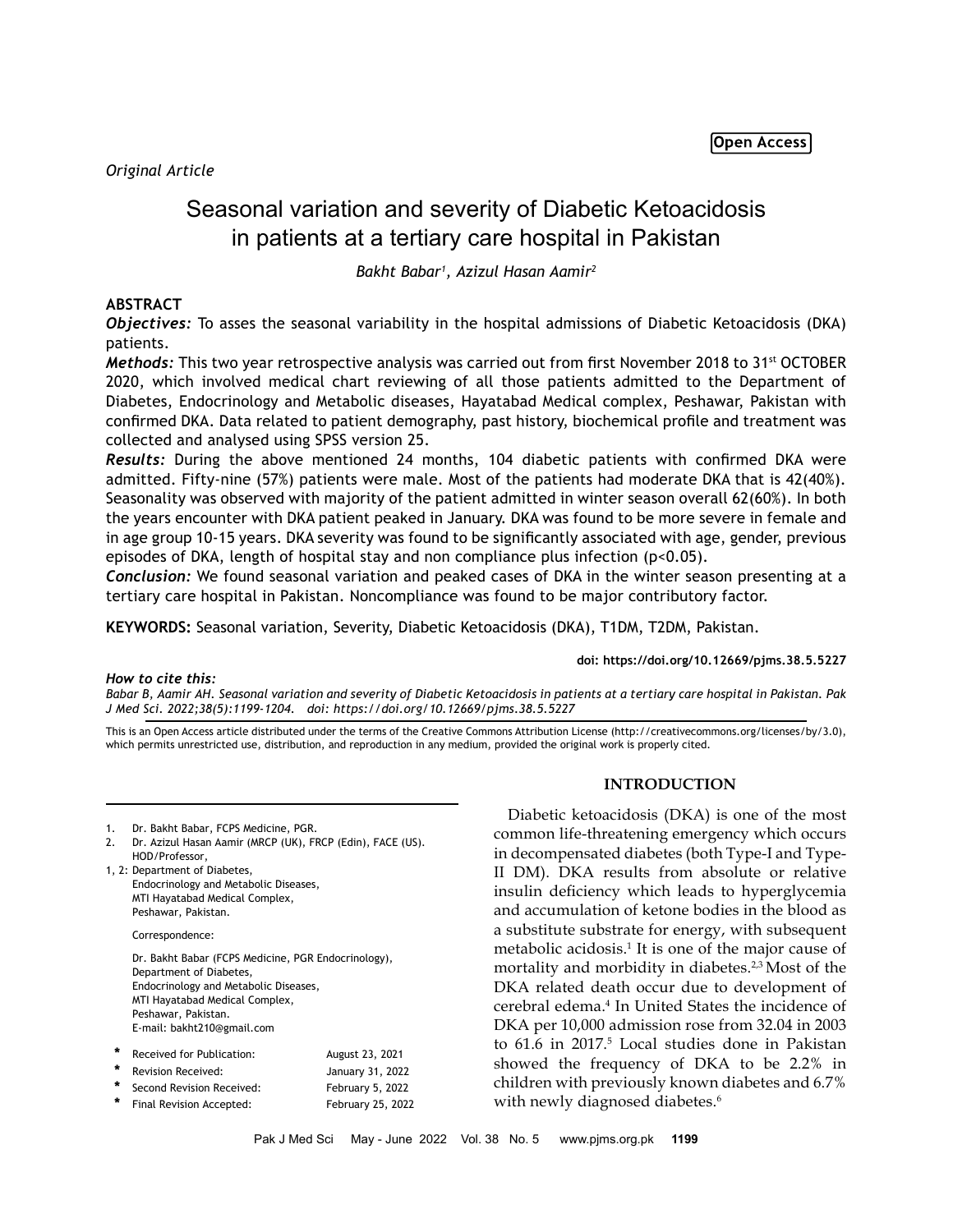Seasonality is a very common phenomena that is seen in many health-related problems. Seasonal variability of certain diseases like influenza and respiratory syncytial virus is quite common, however now evidence is emerging with proved seasonality in hospitalization for other conditions like asthma, congestive cardiac failure and myocardial infarction.7-9 Similarly, there are strong evidences for seasonal variation of DKA as shown by many international studies.<sup>10-14</sup>

Pakistan lies in the temperate zone. Its inhabitant enjoys four seasons per year i.e. Winter (Mid November to February), Spring (March and April), Summer (May to September), and Autumn (October to Mid November), as confirmed from Pakistan Meteorological department. This study looked at the seasonal variation and its effect on the number of patients admitted for DKA to the department of diabetes, endocrinology and metabolic diseases, Hayatabad medical complex Peshawar. Peshawar is the capital of Pakistani province Khyber Pakhtunkhwa, located at a latitude of 34.008 and longitude of 71.57849 and is 3781.1km from the equator lying in the northern hemisphere. In addition we also looked at the association of various clinical and biochemical parameter with degree of severity of DKA.

DKA is a very neglected health issue in Pakistan. Currently there is no data regarding seasonal variability of DKA in Pakistani population, likewise for severity of DKA very limited literature can be found. So, this study was of immense importance to fill this gap, and will help the physician and health care administrator to better anticipate and prepare for seasonal fluctuation of DKA, by making all the necessary arrangement to cope with it and make all supplies available in a resource constraint settings to minimize the loss of life. Result may also help to educate people about time when they are more vulnerable. Most importantly it will be a gateway for further research work, identifying underlying causes so that appropriate preventive measures that encompass a variety of interventions, which can be undertaken.

#### **METHODS**

This was a two year retrospective study which involved reviewing medical charts of all those diabetic patients who had confirmed DKA, and admitted to Endocrinology Department, Hayatabad medical complex, Peshawar, KPK, during the time period from 1<sup>st</sup> November 2018 to 31<sup>st</sup> October 2020 after approval from ethical committee of the hospital (Refence no. 382/HEC/B&PSC/2020,

Dated 14 January 2021). The diagnosis of DKA was based on the characteristics finding, including elevated serum ketones, Blood glucose >250mg/dl, Ph <7.3 and HCO3 <15 mmol/l in established diabetes mellitus as per ADA criteria.**<sup>1</sup>** DKA has been classified into three categories on the basis of severity. This classification has been done on the basis of Ph, HCO3 and anion gap. So, Severity of DKA was defined as Mild (ph7.24-7.30, plus HCO3 15- 18mmol/l, and anion gap>10), Moderate (Ph7.0- 7.24, plus HCO3 10- 15mmol/l, and anion gap>12), and Severe (Ph<7.0, plus HCO3 <10mmol/l, and anion gap>12), as per ADA criteria.<sup>1</sup>

All the patient data regarding demographic details, past history related to diabetes and its complication, biochemical parameters at presentation, information related to precipitating factors, severity of DKA, details regarding treatment including amount of insulin infused, time for resolution of DKA, length of hospital stay and outcome were recorded on a well, designed questionnaire.

Statistical analysis was performed using SPSS ver.25.0. The qualitative data of patients were analyzed and expressed as frequency and percentages. The quantitative data was analysed and expressed as (means ± standard deviations). For analysing the differences in participants' characteristics by severity of ketoacidosis category, ANOVA and  $\chi$ 2 test were used for analysis of variance for continuous data and categorical data, respectively. Statistical significance was defined as  $P < 0.05$  for all data.

#### **RESULTS**

Data of 104 patients was analyzed for this study. Patients were classified into three categories on the basis of mode of severity that is mild (n=30), moderate (n=42) and severe DKA (n=32). Majority of patient i.e 40% were in moderate category. Out of 104 patients 59 (57%) were male and 45 (43%) were female. A significant association was found between gender and Severity, and female mostly presented with severe DKA (p= 0.025). DKA presentation was highest among age group >20 years i.e 32 (31%) closely followed by age group 10 – 15 years who also recorded highest rate of severe DKA as compared to other age categories (p=0.002). DKA was found to be highest in those who were known Type-I diabetic and also in those who were known diabetic for the past 1 - 5 years and no significant association was found with various categories of severity (p>0.05). Previous episode of DKA was found to be significantly associated with severity of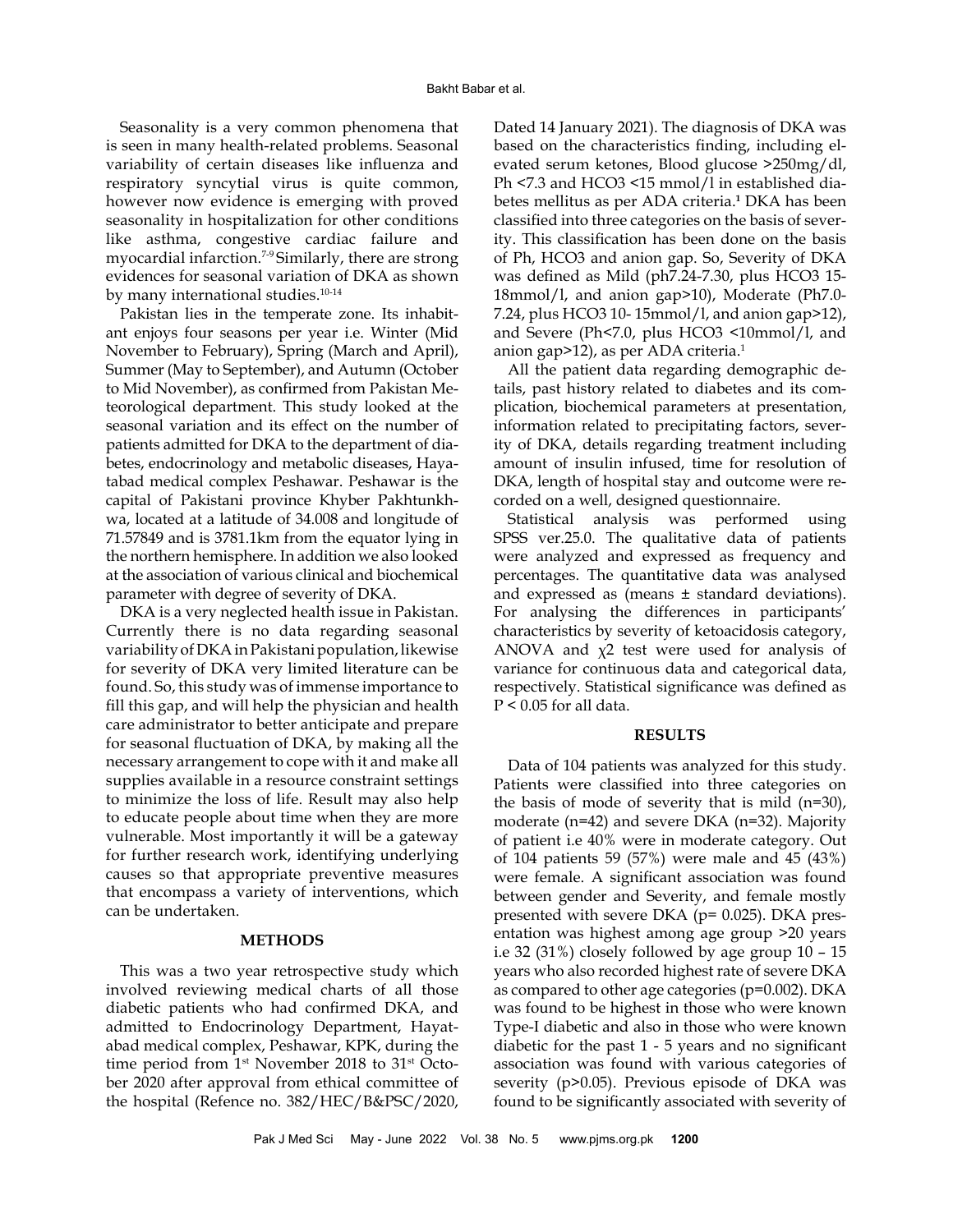## Bakht Babar et al.

|                                              | Mild<br>$n(\%)$ | Moderate<br>$n(\%)$ | Severe<br>$n(\%)$ | Total<br>$n(\%)$ | P Value<br><i>(significant</i><br>only) |
|----------------------------------------------|-----------------|---------------------|-------------------|------------------|-----------------------------------------|
| Counts                                       | 30(29)          | 42 (40)             | 32(31)            | 104              |                                         |
| Gender                                       |                 |                     |                   |                  | 0.025                                   |
| Male                                         | 23 (39)         | 22 (37)             | 14 (24)           | 59 (57)          |                                         |
| Female                                       | 7(16)           | 20(44)              | 18 (40)           | 45(43)           |                                         |
| Age (Years)                                  |                 |                     |                   |                  | 0.002                                   |
| $0 - 5$ years                                | $0(-)$          | 1(50)               | 1(50)             | 2(2)             |                                         |
| $6 - 10$ years                               | 10(40)          | 15(60)              | $0(-)$            | 25(24)           |                                         |
| $10 - 15$ years                              | 7(23)           | 6(20)               | 17 (57)           | 30(29)           |                                         |
| $15 - 20$ years                              | 6(40)           | 4(27)               | 5(33)             | 15(14)           |                                         |
| >20 years                                    | 7(22)           | 16(50)              | 9(28)             | 32 (31)          |                                         |
| <b>Season of Admission</b>                   |                 |                     |                   |                  | 0.513                                   |
| Winter                                       | 17(27)          | 26 (42)             | 19(31)            | 62(60)           |                                         |
| Spring                                       | 3(33.3)         | 3(33.3)             | 3(33.3)           | 9(9)             |                                         |
| Summer                                       | 10(38.5)        | 10(38.5)            | 6(23)             | 26(25)           |                                         |
| Autumn                                       | $0(-)$          | 3(43)               | 4(57)             | 7(6)             |                                         |
| Type of DM                                   |                 |                     |                   |                  | 0.509                                   |
| Newly diagnosed Type-I DM presented with DKA | 4(25)           | 7(44)               | 5(31)             | 16(15)           |                                         |
| Known Type-I DM presented with DKA           | 24 (33)         | 29 (40)             | 20(27)            | 73(70)           |                                         |
| Known Type-II DM presented with DKA          | 2(13)           | 6(40)               | 7(47)             | 15(15)           |                                         |
| <b>Duration of Diabetes (Years)</b>          |                 |                     |                   |                  | 0.973                                   |
| Newly diagnosed                              | 4(25)           | 7(44)               | 5(31)             | 16(15)           |                                         |
| Less than a year                             | 3(27)           | 6(55)               | 2(18)             | 11(11)           |                                         |
| $1 - 5$ years                                | 13(33.3)        | 13(33.3)            | 13(33.3)          | 39 (37)          |                                         |
| $6 - 10$ years                               | 7(27)           | 11(42)              | 8(31)             | 26(25)           |                                         |
| >10 years                                    | 3(25)           | 5(42)               | 4(33)             | 12(12)           |                                         |
| Comorbidities (IHD, DKD, HTN etc.)*          |                 |                     |                   |                  | 0.511                                   |
| Yes                                          | 2(15)           | 6(46)               | 5(39)             | 13(12.5)         |                                         |
| No                                           | 28 (31)         | 36(40)              | 27(29)            | 91 (87.5)        |                                         |
| Previous Episodes of DKA                     |                 |                     |                   |                  | 0.02                                    |
| No Episode                                   | 4(15)           | 15(58)              | 7(27)             | 26(29)           |                                         |
| 1-4 Episodes                                 | 19 (44)         | 13(30)              | 11(26)            | 43 (49)          |                                         |
| >4 Episodes                                  | 3(16)           | 7(37)               | 9(47)             | 19 (22)          |                                         |
| <b>Precipitating Factors</b>                 |                 |                     |                   |                  | 0.002                                   |
| Non Compliance                               | 22 (39)         | 25(45)              | 9(16)             | 56 (54)          |                                         |
| Infection                                    | 5(28)           | 6(33)               | 7(39)             | 18(17)           |                                         |
| Both Noncompliance and infection             | 2(8)            | 7(29)               | 15(63)            | 24 (23)          |                                         |
| Other causes                                 | 1(17)           | 4(66)               | 1(17)             | 6(6)             |                                         |

|  | Table-I: Baseline characteristics of various modes of severity of DKA. |  |  |
|--|------------------------------------------------------------------------|--|--|
|  |                                                                        |  |  |

\*IHD (Ischemic Heart Disease), DKD (Diabetic Kidney Disease), HTN (Hypertension).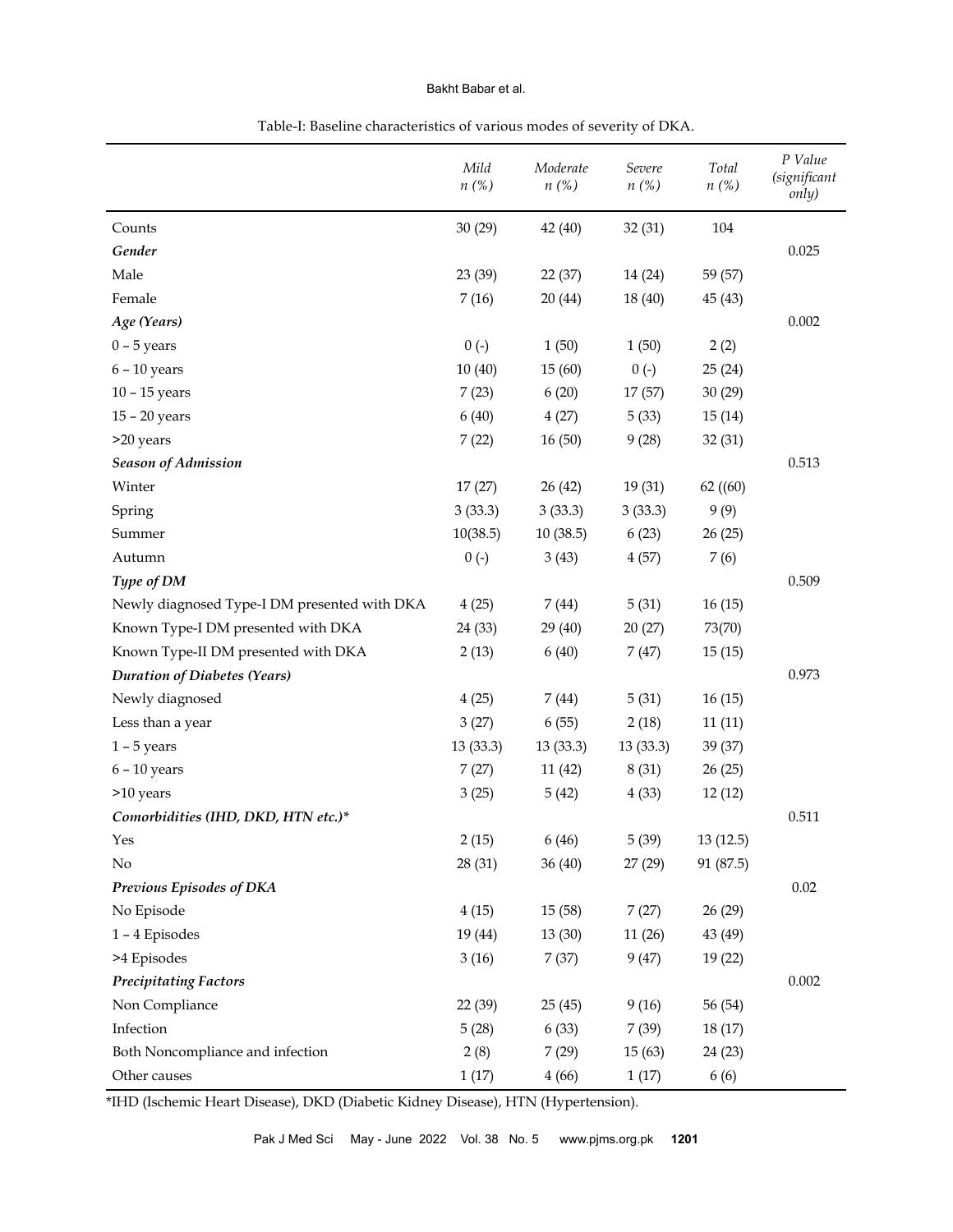#### Bakht Babar et al.

|                            | Mild<br>$(Mean \pm SD)$ | Moderate<br>$(Mean \pm SD)$ | Severe<br>$(Mean \pm SD)$ | Total<br>$(Mean \pm SD)$ | P Value<br>(Significant only) |
|----------------------------|-------------------------|-----------------------------|---------------------------|--------------------------|-------------------------------|
| Arterial Ph                | $7.3 \pm 0.02$          | $7.2 \pm 0.05$              | $6.8 \pm 0.15$            | $7.1 \pm 0.22$           | < 0.001                       |
| Bicarbonate (mmol/l)       | $15.4 \pm 0.5$          | $12.4 \pm 1$                | $7.3 \pm 1.7$             | 11.7±3.4                 | < 0.001                       |
| PCO2 (mmHg)                | 28.6±4.4                | $27.5 \pm 5.3$              | 20±4.5                    | 25±6.1                   | < 0.001                       |
| O2 Saturation (%)          | 95±2                    | $96+2$                      | 94 <sup>±2</sup>          | 95±2                     | 0.001                         |
| Serum Ketones              | $3.5 \pm 0.7$           | $4.3 \pm 1.0$               | $6.1 \pm 1.1$             | $4.6 \pm 1.4$            | < 0.001                       |
| Sodium (mmol/l)            | $135\pm4$               | $134\pm5$                   | 133±6                     | $134\pm5$                | 0.253                         |
| Potassium (mmol/l)         | $4.2 \pm 0.5$           | $4.3 \pm 0.6$               | $4.4 \pm 0.6$             | $4.3 \pm 0.6$            | 0.674                         |
| Chloride (mmol/l)          | $100\pm 6$              | 98±5                        | $101\pm8$                 | 99±7                     | 0.093                         |
| Random Blood Sugar (mg/dl) | 4446±106                | 467±92                      | $504 \pm 95$              | $472 + 99$               | 0.064                         |
| HbA1c %                    | $11.2 + 2$              | $11.4 \pm 1.4$              | $12+2$                    | $11.5 + 2$               | 0.283                         |
| Hemoglobin (gm/dl)         | 12.6±1.2                | $12\pm 2$                   | $11.7{\pm}2.2$            | $12\pm 2$                | 0.114                         |
| WBC Count (×10E9/L)        | $13.6 \pm 2.1$          | 11±5.2                      | 18.03±9.2                 | 14±1.3                   | 0.064                         |
| Platelet Count (×10E9/L)   | 244.3±148               | 245.4±131.2                 | 330±162                   | 271±150.2                | 0.025                         |
| S. Creatinine (mg/dl)      | $0.6 \pm 0.3$           | $0.8 + 0.7$                 | $1.0 \pm 0.8$             | $0.8 \pm 0.6$            | 0.157                         |
| BUN (mg/dl)                | 39±17.3                 | 49±30                       | $67 + 21$                 | $52\pm 26.3$             | < 0.001                       |
| Anion Gap                  |                         |                             |                           |                          | < 0.001                       |
| $10 - 12$                  | 12 (100%)               | $0(-)$                      | $0(-)$                    | 12 (11.5%)               |                               |
| >12                        | 18 (20%)                | 42 (46%)                    | 32 (34%)                  | 92 (88.5%)               |                               |

Table-II: Biochemical parameters of various modes of severity of DKA.

DKA and those who had previously 1-4 episodes were the one effected the most (p=0.02). Noncompliance was the commonest precipitating factor and had the greatest impact and was responsible for DKA in more than fifty percent patient i.e 56 (54%) (p=0.002). (Table-I)

The bar graph (Fig.1) illustrate seasonal trends and month wise presentation of DKA. DKA presentation in different season follow almost similar trend in both the years with highest number

of cases recorded in winter and lowest in Autumn in year one and spring in year two. DKA patients peaked in January in both the years. (Fig.2)

Table-II compares the biochemical parameters of various mode of severity of DKA. Primary parameters for DKA diagnosis i.e. Ph, HCO3, PCO2, O2 Sat, serum ketones and anion gap was found to be significantly associated with DKA severity (p<0.001). Lab investigations like white cell count, platelets count, blood urea were also found to be







Fig.1: Month and year of Admission. Fig.2: Year wise distribution of DKA in different seasons.

Pak J Med Sci May - June 2022 Vol. 38 No. 5 www.pjms.org.pk **1202**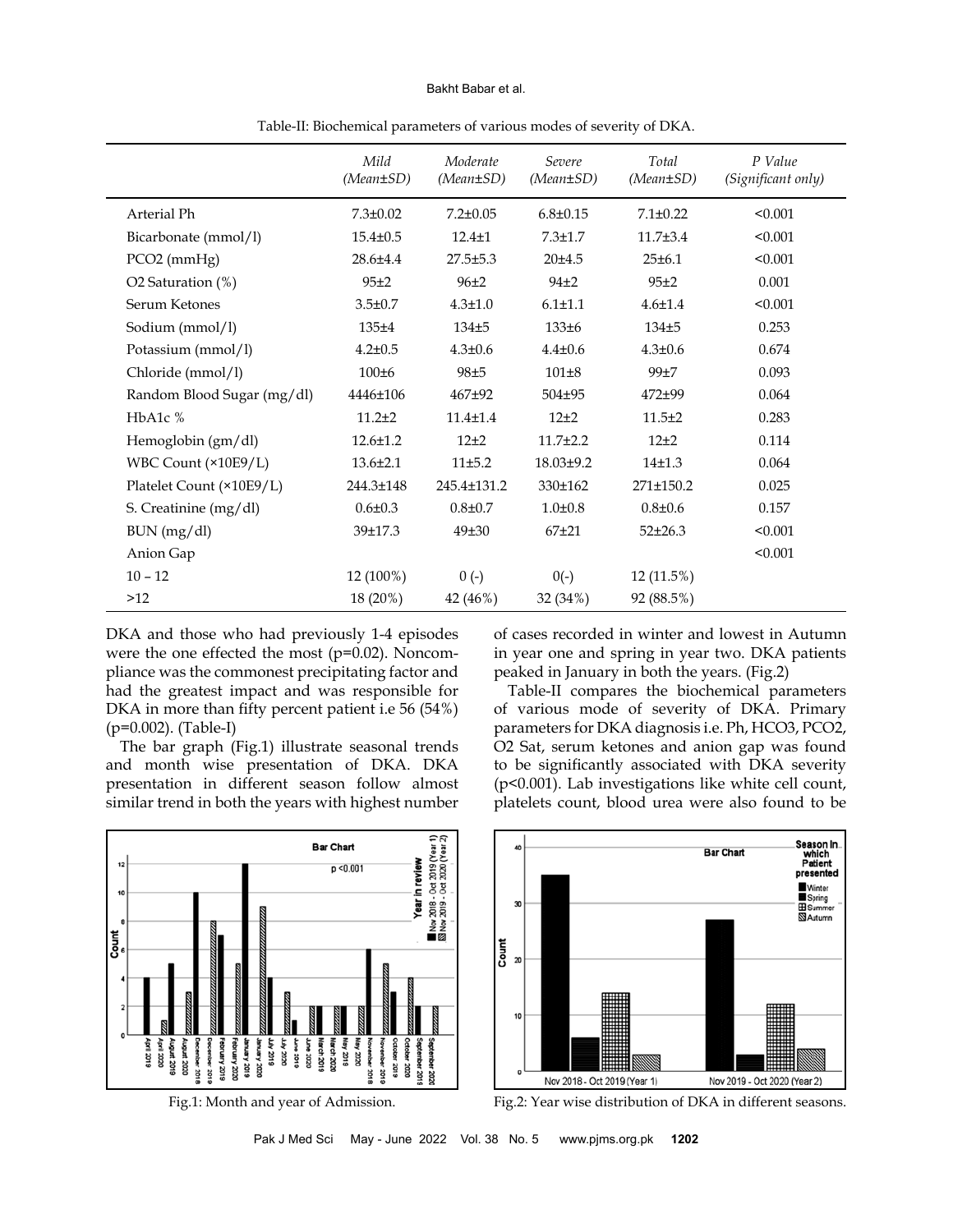|                                               | Mild<br>Mean ±SD<br>$n(\%)$ | Moderate<br>Mean ±SD<br>$n(\%)$ | Severe<br>Mean ±SD<br>$n(\%)$ | Total<br>Mean ±SD<br>$n(\%)$ | P Value<br>(Significant<br>only |
|-----------------------------------------------|-----------------------------|---------------------------------|-------------------------------|------------------------------|---------------------------------|
| Time required for correction of DKA (Hours)   | $7.7 + 3$                   | $12+8.2$                        | $21 \pm 10$                   | $13.4 \pm 9.3$               | < 0.001                         |
| Amount of insulin (Units) used for correction | $35 + 18$                   | 60±49                           | 88±48                         | $62+46.4$                    | < 0.001                         |
| Admission in ICU                              |                             |                                 |                               |                              | < 0.001                         |
| N <sub>o</sub>                                | 30(32%)                     | 41 (43%)                        | 24 (25%)                      | 95 (91%)                     |                                 |
| Yes                                           | $0(%$ -)                    | $1(11\%)$                       | 8 (89%)                       | $9(9\%)$                     |                                 |
| Duration of hospital stay (Days)              |                             |                                 |                               |                              | < 0.001                         |
| $1 - 3$ Days                                  | $25(40\%)$                  | 28 (45%)                        | 9(15%)                        | $62(60\%)$                   |                                 |
| $4 - 6$ Days                                  | $4(11\%)$                   | 12 (33%)                        | 20(56%)                       | 36 (35%)                     |                                 |
| $>6$ Days                                     | 1(17%)                      | 2(33%)                          | $3(50\%)$                     | 6(5%)                        |                                 |
| Outcome of treatment                          |                             |                                 |                               |                              | 0.321                           |
| Recovered and discharged                      | 30(29%)                     | $42(41\%)$                      | 31(30%)                       | 103(99%)                     |                                 |
| Died                                          | $\theta$                    | $\theta$                        | $1(100\%)$                    | $1(1.0\%)$                   |                                 |

Table-III: Modes of severity of DKA vs treatment outcome.

higher in severe DKA as compared to the other two categories ( $p$ <0.05). No significant difference was found in other biochemical parameters.

Severe DKA showed statistically significant difference from mild to moderate categories in terms of time required for correction, amount of insulin used for the correction, and admission to ICU(p<0.001) (Table-III). Criteria for ICU admission was hemodynamic instability, Respiratory insufficiency, Altered mental status (Low GCS) and Severe Acidosis. Most of the patients i.e 62 (60%) stayed in hospital for 1 - 3 days and most of these were in moderate category i.e 28 (45%) followed by mild category 25 (40%), while the patient in severe category stayed mostly for 4-6 days. Some of the patient in mild and moderate category stayed in the hospital for 4-6, or more than six days, because although their DKA was resolved but they still had ongoing infection that needed to be treated fully plus they needed further diabetic education. The total duration of hospital stay had a significant association with degree of severity of DKA (p<0.001).

#### **DISCUSSION**

Finding of our study revealed DKA to be more common in winter as compare to other seasons. Detail review of the literature showed seasonal variability of glycemic control, for example in one of Chinese study it was found that Hba1c was higher in winter as compared to summer.<sup>10</sup> Butalia et al. showed temporal variation in hospitalization for

DKA, which was in- agreement with Korean study Lee et al.<sup>11,12</sup> Our findings are consistent with many international studies.10-12 However there are some studies for example Al sheikh et al. from Saudi Arabia and an Iranian study Razavi et al. which reported DKA to be more common in summer.<sup>13,14</sup> The major reason for this difference from Iran and Saudi Arabia is the long, scorchy summer compared to our study population.On the contrary healthcare providers in this part of the world need to be on the high alert during the particular risky months of winter in to provide uninterrupted health care.

Our study demonstrated significant association of age and gender with degree of severity of DKA. DKA was found to be more common in male and in age group more than 20. However, for severe DKA we found preponderance of women that is in-agreement with other studies.<sup>14,15</sup> Our study also reported severe DKA to be predominant among age group 15 -20, which is not supported by other studies showing no association of age with severity of DKA.16

Results of our study suggested that the average length of stay of a DKA patients for the most part was 1-3 days, a finding that is compatible with many studies like Desai et al. and Zhong et al both of which were UK based studies.17,18 Also DKA was found to be more common in Type-I diabetic in our study and is a universal finding in almost all related studies. However, our study reported that type of diabetes had no significant association with mode of severity of DKA.